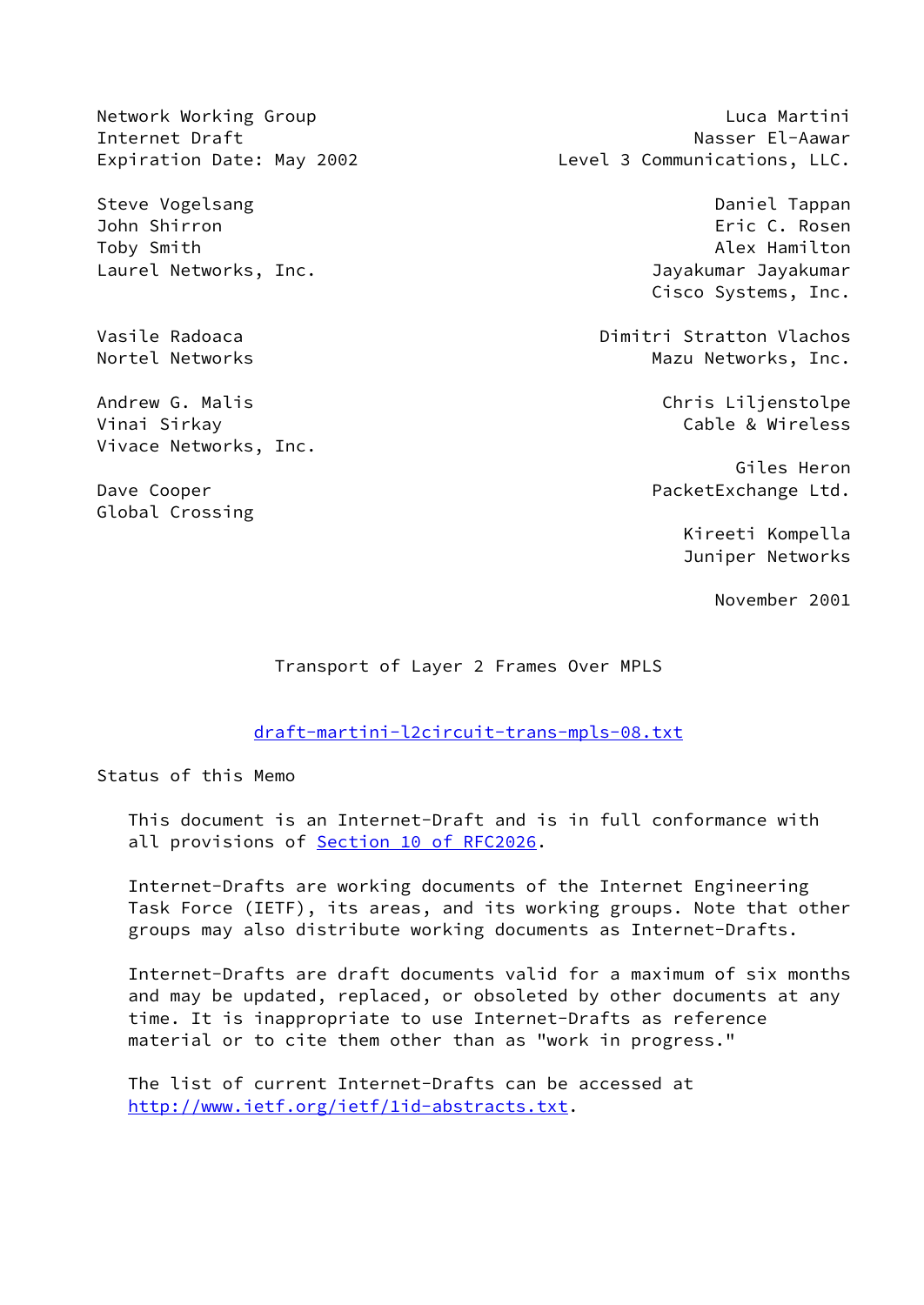Internet Draft [draft-martini-l2circuit-trans-mpls-08.txt](https://datatracker.ietf.org/doc/pdf/draft-martini-l2circuit-trans-mpls-08.txt) November 2001

 The list of Internet-Draft Shadow Directories can be accessed at <http://www.ietf.org/shadow.html>.

# Abstract

 This document describes methods for transporting the Protocol Data Units (PDUs) of layer 2 protocols such as Frame Relay, ATM AAL5, Ethernet, and providing a SONET circuit emulation service across an MPLS network.

## Table of Contents

| $\overline{1}$   | Specification of Requirements                        | $\overline{3}$                            |
|------------------|------------------------------------------------------|-------------------------------------------|
| $\overline{2}$   |                                                      |                                           |
| $\overline{3}$   | Tunnel Labels and VC Labels                          | $\frac{3}{3}$                             |
| $\overline{4}$   | Protocol-Specific Details                            | $\frac{5}{5}$                             |
| 4.1              |                                                      |                                           |
| 4.2              | ATM                                                  | $\frac{5}{5}$                             |
| 4.2.1            | ATM AAL5 VCC Transport                               |                                           |
| 4.2.2            | ATM Transparent Cell Transport                       |                                           |
| 4.2.3            | ATM VCC and VPC Cell Transport                       | $\overline{6}$                            |
| 4.2.4            |                                                      |                                           |
| 4.2.5            |                                                      | $\frac{6}{7}$ $\frac{7}{7}$ $\frac{7}{7}$ |
| 4.3              |                                                      |                                           |
| 4.4              |                                                      |                                           |
| 4.5              |                                                      |                                           |
| 4.6              | <b>PPP</b>                                           | $\underline{8}$                           |
| $\overline{5}$   | LDP.                                                 | $\underline{8}$                           |
| 5.1              | Interface Parameters Field                           | 10                                        |
| 5.2              | C Bit handling procedures                            | 11                                        |
| 5.2.1            | VC types for which the control word is REQUIRED      | 11                                        |
| 5.2.2            | VC types for which the control word is NOT mandatory | 11                                        |
| 5.2.3            |                                                      | 13                                        |
| 5.3              | LDP label Withdrawal procedures                      | 13                                        |
| 5.4              | Sequencing Considerations                            | 14                                        |
| 5.4.1            | Label Mapping Advertisements                         | 14                                        |
| 5.4.2            |                                                      | 14                                        |
| $6 \overline{6}$ |                                                      | 15                                        |
| $\overline{1}$   | Security Considerations                              | 15                                        |
| $\underline{8}$  |                                                      | 15                                        |
| 9                |                                                      | 16                                        |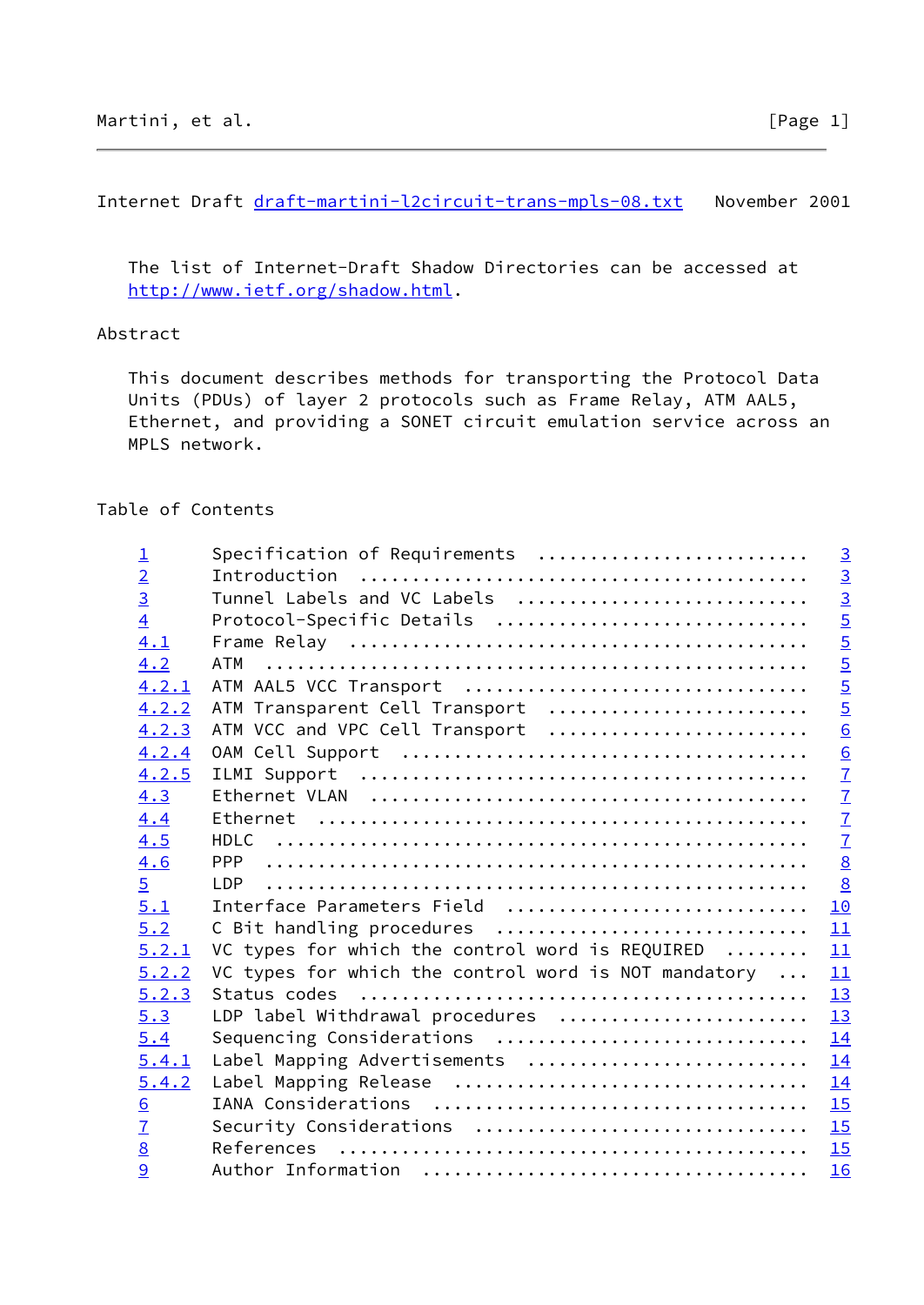Martini, et al. [Page 2]

<span id="page-2-1"></span>Internet Draft [draft-martini-l2circuit-trans-mpls-08.txt](https://datatracker.ietf.org/doc/pdf/draft-martini-l2circuit-trans-mpls-08.txt) November 2001

### <span id="page-2-0"></span>[1](#page-2-0). Specification of Requirements

 The key words "MUST", "MUST NOT", "REQUIRED", "SHALL", "SHALL NOT", "SHOULD", "SHOULD NOT", "RECOMMENDED", "MAY", and "OPTIONAL" in this document are to be interpreted as described in [RFC 2119.](https://datatracker.ietf.org/doc/pdf/rfc2119)

#### <span id="page-2-2"></span>[2](#page-2-2). Introduction

 In an MPLS network, it is possible to carry the Protocol Data Units (PDUs) of layer 2 protocols by prepending an MPLS label stack to these PDUs. This document specifies the necessary label distribution procedures for accomplishing this using the encapsulation methods in [\[7](#page-16-2)]. We restrict discussion to the case of point-to-point transport. QoS related issues are not discussed in this draft. This document describes methods for transporting a number of protocols; in some cases, transporting a particular protocol may have several modes of operation. Each of these protocols and/or modes may be implemented independently.

An accompanying document  $[8]$  also describes a method for transporting time division multiplexed (TDM) digital signals (TDM circuit emulation) over a packet-oriented MPLS network. The transmission system for circuit-oriented TDM signals is the Synchronous Optical Network (SONET) $[5]$  $[5]$ /Synchronous Digital Hierarchy (SDH)  $[6]$  $[6]$ . To support TDM traffic, which includes voice, data, and private leased line service, the MPLS network must emulate the circuit characteristics of SONET/SDH payloads. MPLS labels and a new circuit emulation header are used to encapsulate TDM signals and provide the Circuit Emulation Service over MPLS (CEM).

#### <span id="page-2-3"></span>[3](#page-2-3). Tunnel Labels and VC Labels

 Suppose it is desired to transport layer 2 PDUs from ingress LSR R1 to egress LSR R2, across an intervening MPLS network. We assume that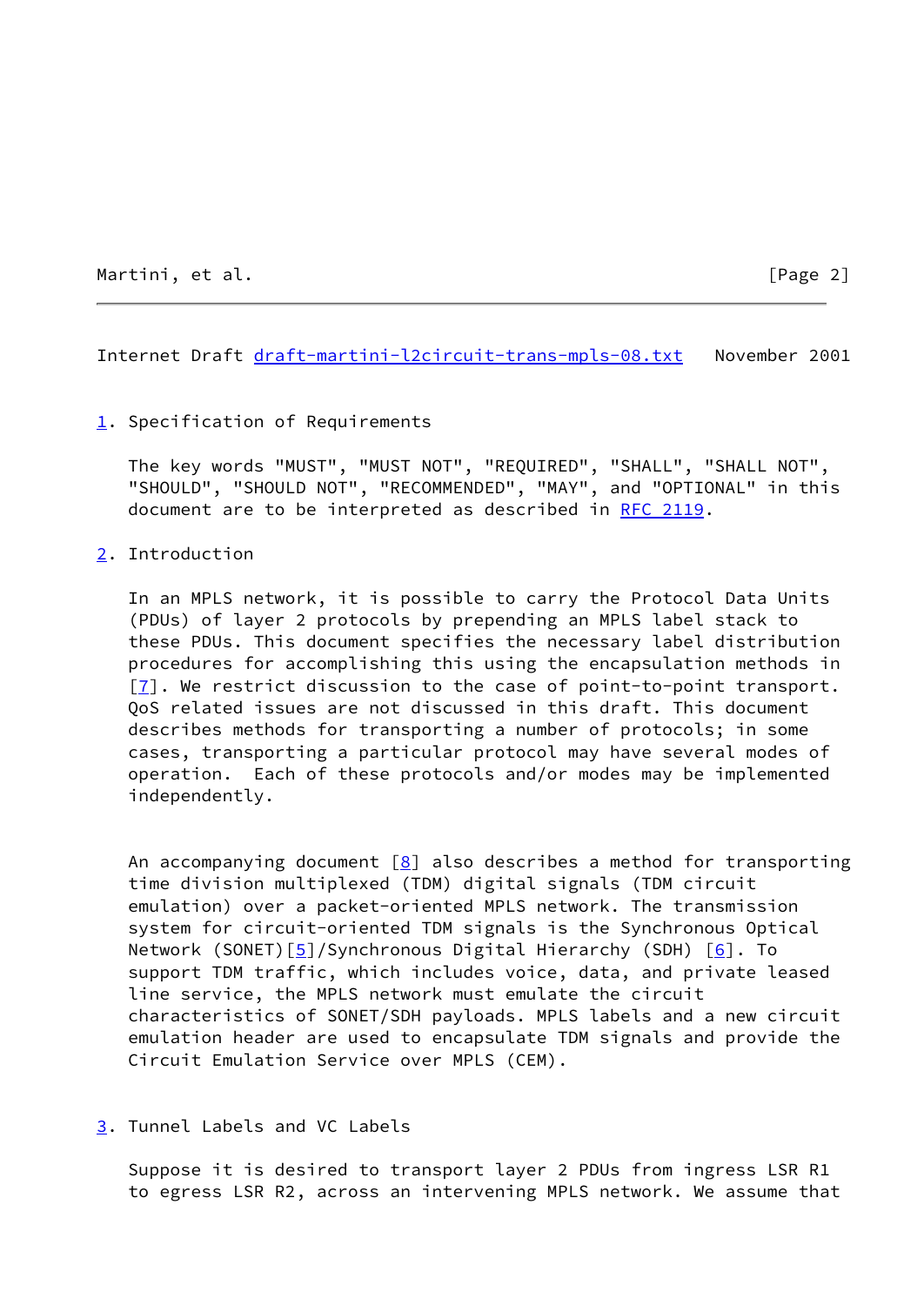there is an LSP from R1 to R2. That is, we assume that R1 can cause a packet to be delivered to R2 by pushing some label onto the packet and sending the result to one of its adjacencies. Call this label the "tunnel label", and the corresponding LSP the "tunnel LSP".

 The tunnel LSP merely gets packets from R1 to R2, the corresponding label doesn't tell R2 what to do with the payload, and in fact if penultimate hop popping is used, R2 may never even see the corresponding label. (If R1 itself is the penultimate hop, a tunnel label may not even get pushed on.) Thus if the payload is not an IP packet, there must be a label, which becomes visible to R2, that tells R2 how to treat the received packet. Call this label the "VC

Martini, et al. [Page 3]

Internet Draft [draft-martini-l2circuit-trans-mpls-08.txt](https://datatracker.ietf.org/doc/pdf/draft-martini-l2circuit-trans-mpls-08.txt) November 2001

label".

 So when R1 sends a layer 2 PDU to R2, it first pushes a VC label on its label stack, and then (if R1 is not adjacent to R2) pushes on a tunnel label. The tunnel label gets the MPLS packet from R1 to R2; the VC label is not visible until the MPLS packet reaches R2. R2's disposition of the packet is based on the VC label.

 Note that the tunnel could be a GRE encapsulated MPLS tunnel between R1 and R2. In this case R1 would be adjacent to R2, and only the VC label would be used, and the intervening network need only carry IP packets.

 If the payload of the MPLS packet is, for example, an ATM AAL5 PDU, the VC label will generally correspond to a particular ATM VC at R2. That is, R2 needs to be able to infer from the VC label the outgoing interface and the VPI/VCI value for the AAL5 PDU. If the payload is a Frame Relay PDU, then R2 needs to be able to infer from the VC label the outgoing interface and the DLCI value. If the payload is an Ethernet frame, then R2 needs to be able to infer from the VC label the outgoing interface, and perhaps the VLAN identifier. This process is unidirectional, and will be repeated independently for bidirectional operation. It is REQUIRED to assign the same VC ID, and VC type for a given circuit in both directions. The group ID (see below) MUST NOT be required to match in both directions. The transported frame MAY be modified when it reaches the egress router. If the header of the transported layer 2 frame is modified, this MUST be done at the egress LSR only.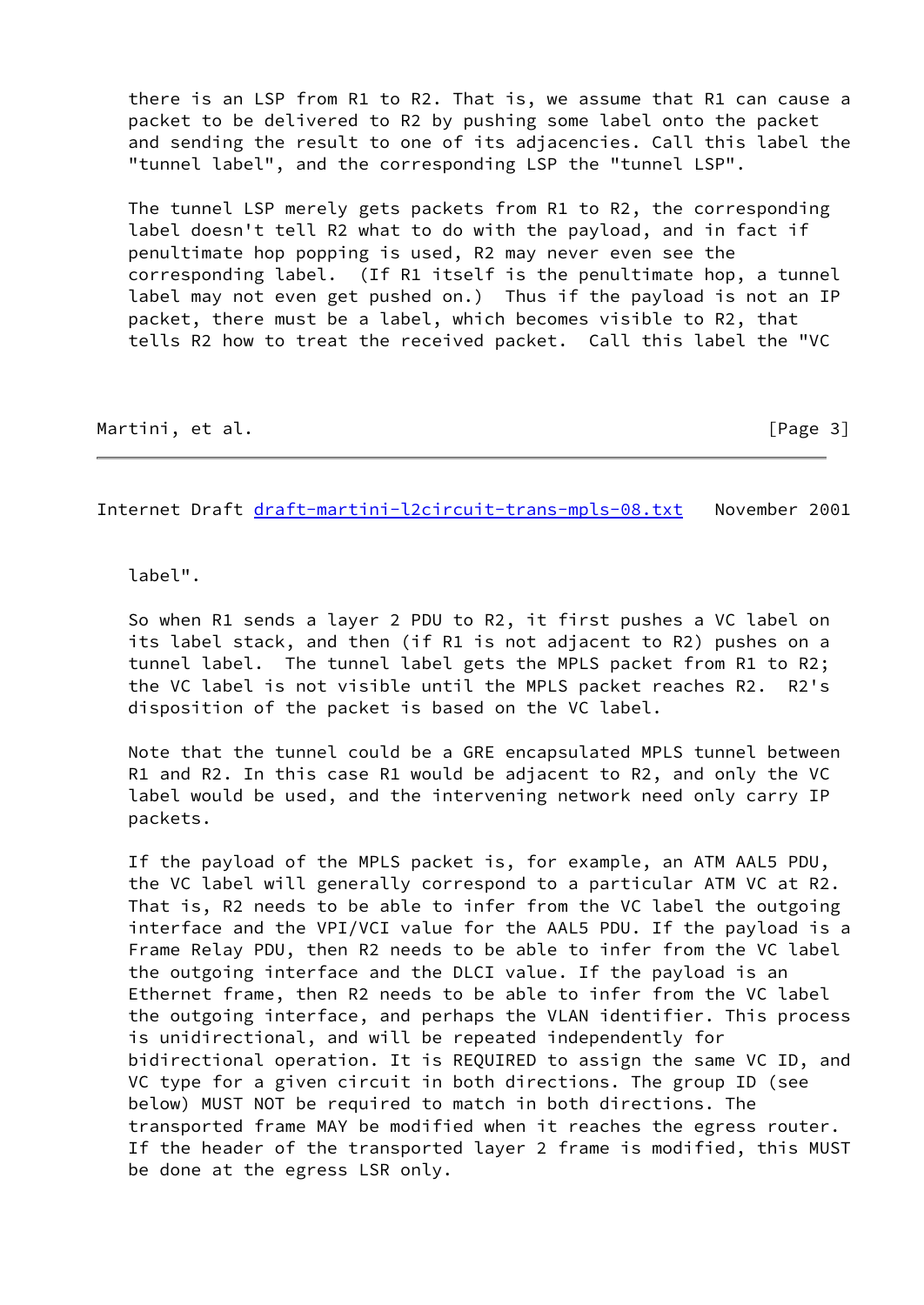Note that the VC label must always be at the bottom of the label stack, and the tunnel label, if present, must be immediately above the VC label. Of course, as the packet is transported across the MPLS network, additional labels may be pushed on (and then popped off) as needed. Even R1 itself may push on additional labels above the tunnel label. If R1 and R2 are directly adjacent LSRs, then it may not be necessary to use a tunnel label at all.

 This document does not specify a method for distributing the tunnel label or any other labels that may appear above the VC label on the stack. Any acceptable method of MPLS label distribution will do.

 This document does specify a method for assigning and distributing the VC label. Static label assignment MAY be used, and implementations SHOULD provide support for this. When signaling is used, the VC label MUST be distributed from R2 to R1 using LDP in the downstream unsolicited mode; this requires that an LDP session be created between R1 and R2. It should be noted that this LDP session is not necessarily transported along the same path as the Layer 2

Martini, et al. [Page 4]

<span id="page-4-1"></span>Internet Draft [draft-martini-l2circuit-trans-mpls-08.txt](https://datatracker.ietf.org/doc/pdf/draft-martini-l2circuit-trans-mpls-08.txt) November 2001

PDUs.  $[1]$  $[1]$  In addition, when using LDP to distribute the VC label, liberal label retention mode SHOULD be used. However, as required in  $[1]$  $[1]$ , the label request operation (mainly used by conservative label retention mode) MUST be implemented. VC labels MUST be allocated from the per-platform label space.

 Note that this technique allows an unbounded number of layer 2 "VCs" to be carried together in a single "tunnel". Thus it scales quite well in the network backbone.

 While this document currently defines the emulation of Frame Relay and ATM PVC services, it specifically does not preclude future enhancements to support switched service (SVC and SPVC) emulation.

### <span id="page-4-0"></span>[4](#page-4-0). Protocol-Specific Details

<span id="page-4-2"></span>[4.1](#page-4-2). Frame Relay

The Frame Relay PDUs are encapsulated according to the procedures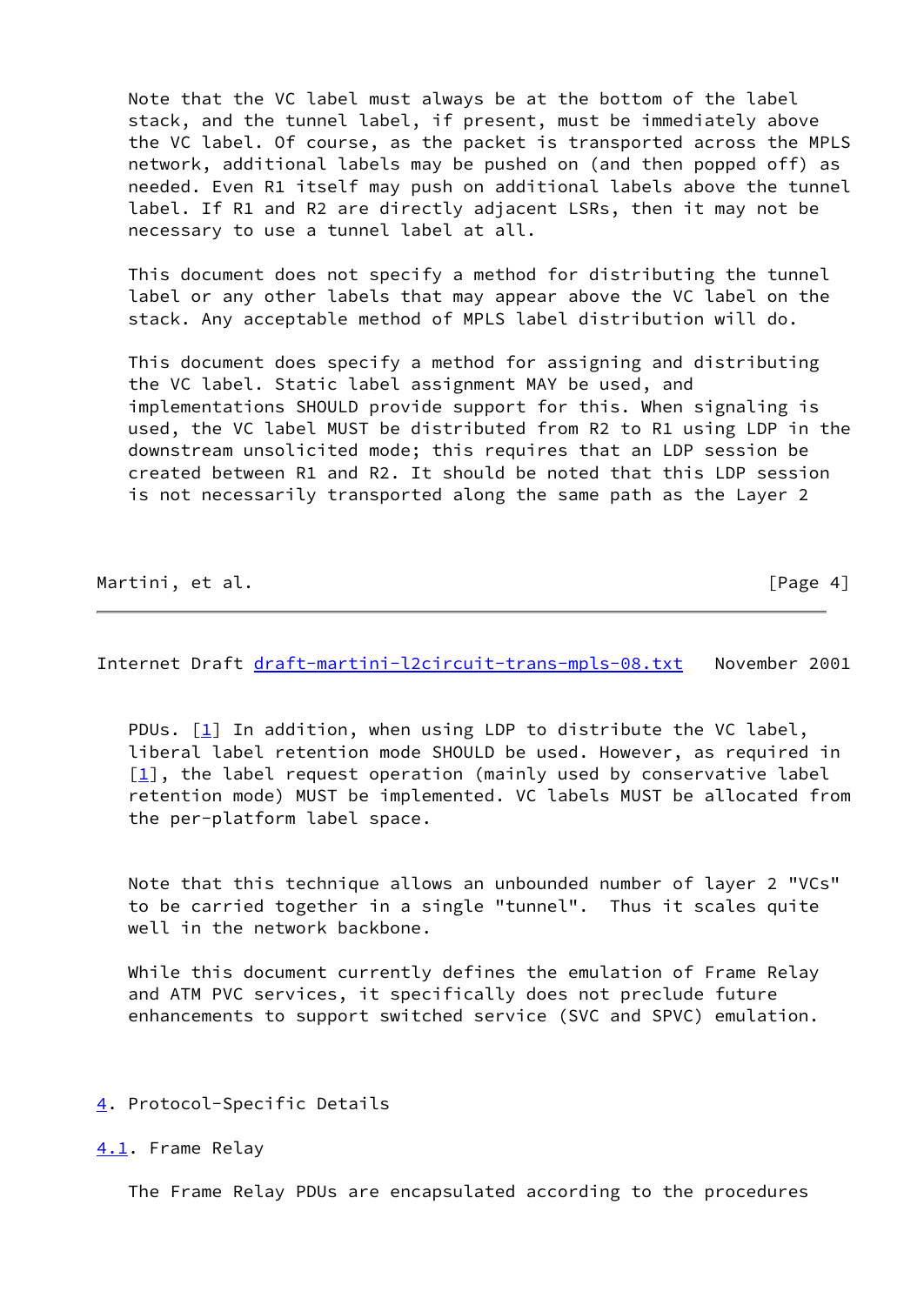defined in [[7\]](#page-16-2). The MPLS edge LSR MUST provide Frame Relay PVC status signaling to the Frame Relay network. If the MPLS edge LSR detects a service affecting condition as defined in [[2\]](#page-16-6) Q.933 Annex A.5 sited in IA FRF1.1, it MUST withdraw the label that corresponds to the frame relay DLCI. The Egress LSR SHOULD generate the corresponding errors and alarms as defined in  $[2]$  $[2]$  on the egress Frame relay VC.

<span id="page-5-0"></span>[4.2](#page-5-0). ATM

<span id="page-5-1"></span>[4.2.1](#page-5-1). ATM AAL5 VCC Transport

 ATM AAL5 CSPS-SDUs are encapsulated according to [\[7\]](#page-16-2) ATM AAL5 CPCS- SDU mode. This mode allows the transport of ATM AAL5 CSPS-SDUs traveling on a particular ATM PVC across the MPLS network to another ATM PVC.

<span id="page-5-2"></span>[4.2.2](#page-5-2). ATM Transparent Cell Transport

 This mode is similar to the Ethernet port mode. Every cell that is received at the ingress ATM port on the ingress LSR, R1, is encapsulated according to  $\boxed{7}$ , ATM cell mode, and sent across the LSP to the egress LSR, R2. This mode allows an ATM port to be connected to only one other ATM port.  $[7]$  $[7]$  allows for grouping of multiple cells into a single MPLS frame. Grouping of ATM cells is OPTIONAL for transmission at the ingress LSR, R1. If the Egress LSR R2 supports

| Martini, et al. | [Page $5$ ] |
|-----------------|-------------|
|                 |             |

<span id="page-5-4"></span>Internet Draft [draft-martini-l2circuit-trans-mpls-08.txt](https://datatracker.ietf.org/doc/pdf/draft-martini-l2circuit-trans-mpls-08.txt) November 2001

 cell concatenation the ingress LSR, R1, should only concatenate cells up to the "Maximum Number of concatenated ATM cells" parameter received as part of the FEC element.

<span id="page-5-3"></span>[4.2.3](#page-5-3). ATM VCC and VPC Cell Transport

 This mode is similar to the ATM AAL5 VCC transport except that cells are transported. Every cell that is received on a pre-defined ATM PVC, or ATM PVP, at the ingress ATM port on the ingress LSR, R1, is encapsulated according to  $\boxed{7}$ , ATM cell mode, and sent across the LSP to the egress LSR R2. Grouping of ATM cells is OPTIONAL for transmission at the ingress LSR, R1. If the Egress LSR R2 supports cell concatenation the ingress LSR, R1, MUST only concatenate cells up to the "Maximum Number of concatenated ATM cells in a frame"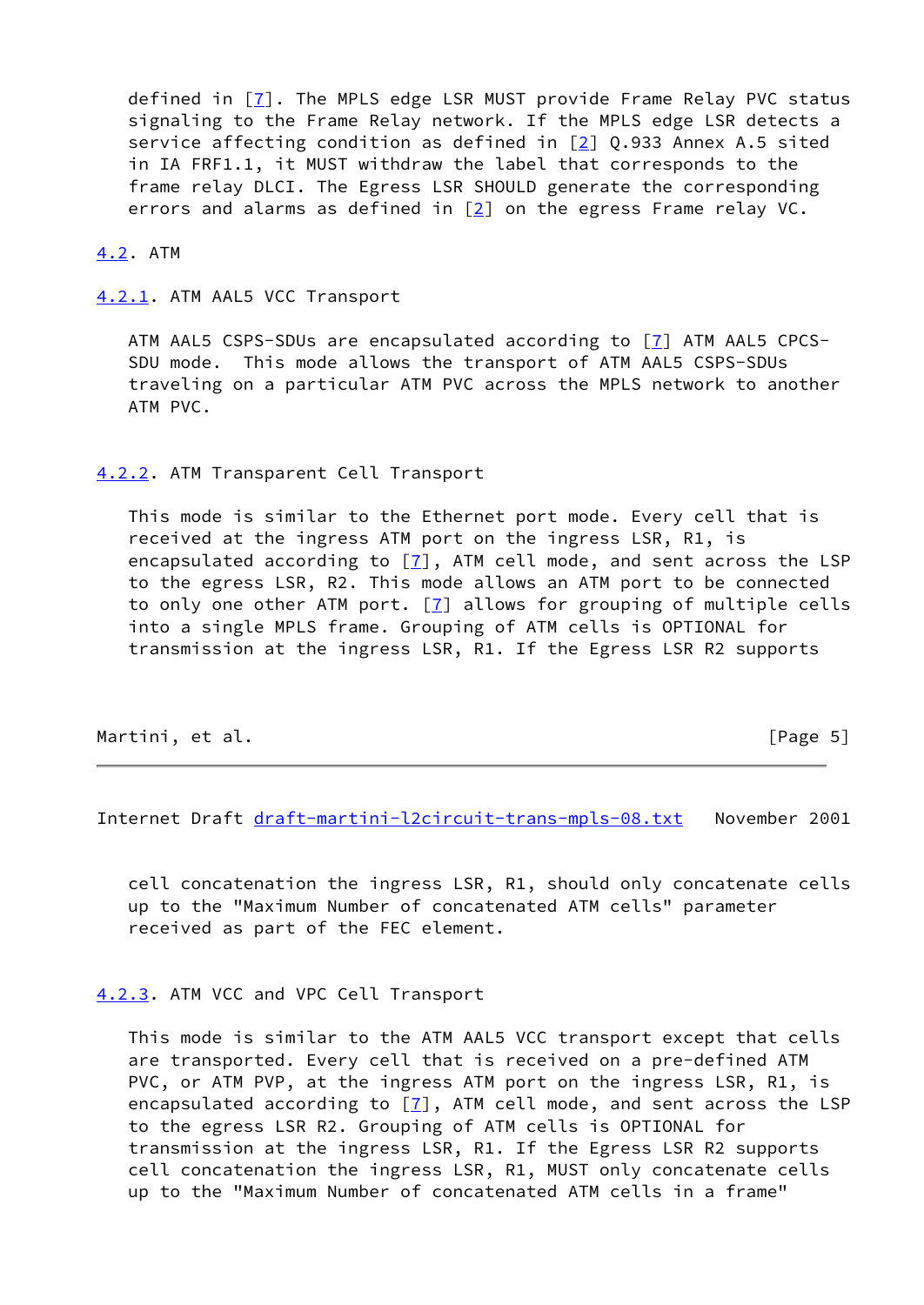parameter received as part of the FEC element.

<span id="page-6-0"></span>[4.2.4](#page-6-0). OAM Cell Support

 OAM cells MAY be transported on the VC LSP. When the LSR is operating in AAL5 CPCS-SDU transport mode if it does not support transport of ATM cells, the LSR MUST discard incoming MPLS frames on an ATM VC LSP that contain a VC label with the T bit set  $[7]$  $[7]$ . When operating in AAL5 SDU transport mode an LSR that supports transport of OAM cells using the T bit defined in  $[7]$  $[7]$ , or an LSR operating in any of the three cell transport modes MUST follow the procedures outlined in  $[9]$  $[9]$ [section 8](#page-16-1) for mode 0 only, in addition to the applicable procedures specified in  $[6]$ .

<span id="page-6-2"></span>[4.2.4.1](#page-6-2). OAM Cell Emulation Mode

 AN LSR that does not support transport of OAM cells across an LSP MAY provide OAM support on ATM PVCs using the following procedures:

 A pair of LSRs MAY emulate a bidrectional ATM VC by two uni directional LSPs. If an F5 end-to-end OAM cell is received from a ATM VC, by either LSR that is transporting this ATM VC, with a loopback indication value of 1, and the LSR has a label mapping for the ATM VC, then the LSR MUST decrement the loopback indication value and loop back the cell on the ATM VC. Otherwise the loopback cell MUST be discarded by the LSR.

 The ingress LSR, R1, may also optionally be configured to periodically generate F5 end-to-end loopback OAM cells on a VC. If the LSR fails to receive a response to an F5 end-to-end loopback OAM cell for a pre-defined period of time it MUST withdraw the label

| Martini, |  | et al. |
|----------|--|--------|
|          |  |        |

 $[Page 6]$ 

<span id="page-6-1"></span>Internet Draft [draft-martini-l2circuit-trans-mpls-08.txt](https://datatracker.ietf.org/doc/pdf/draft-martini-l2circuit-trans-mpls-08.txt) November 2001

mapping for the VC.

 If an ingress LSR, R1, receives an AIS F5 OAM cell, fails to receive a pre-defined number of the End-to-End loop OAM cells, or a physical interface goes down, it MUST withdraw the label mappings for all VCs associated with the failure. When a VC label mapping is withdrawn, the egress LSR, R2, MUST generate AIS F5 OAM cells on the VC associated with the withdrawn label mapping. In this mode it is very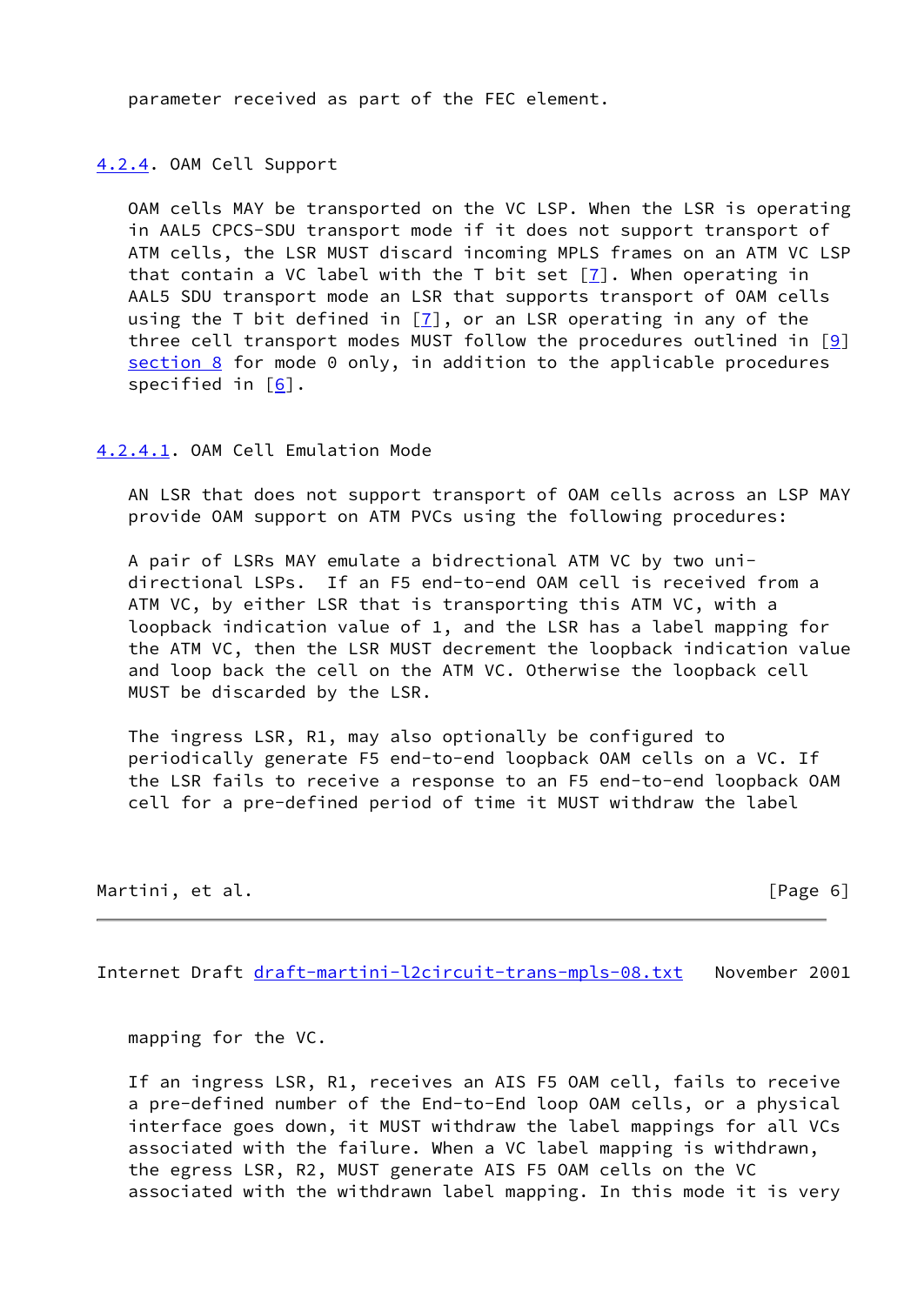useful to apply a unique group ID to each interface. In the case where a physical interface goes down, a wild card label withdraw can be sent to all LDP neighbors, greatly reducing the signaling response time.

### <span id="page-7-0"></span>[4.2.5](#page-7-0). ILMI Support

 An MPLS edge LSR MAY provide an ATM ILMI to the ATM edge switch. If an ingress LSR receives an ILMI message indicating that the ATM edge switch has deleted a VC, or if the physical interface goes down, it MUST withdraw the label mappings for all VCs associated with the failure. When a VC label mapping is withdrawn, the egress LSR SHOULD notify its client of this failure by deleting the VC using ILMI.

## <span id="page-7-1"></span>[4.3](#page-7-1). Ethernet VLAN

 The Ethernet frame will be encapsulated according to the procedures in [[7\]](#page-16-2). It should be noted that if the VLAN identifier is modified by the egress LSR, according to the procedures outlined above, the Ethernet spanning tree protocol might fail to work properly. If the LSR detects a failure on the Ethernet physical port, or the port is administratively disabled, it MUST withdraw the label mappings for all VCs associated with the port.

### <span id="page-7-2"></span>[4.4](#page-7-2). Ethernet

 The Ethernet frame will be encapsulated according to the procedures in [[7\]](#page-16-2). If the LSR detects a failure on the Ethernet physical port, or the port is administratively disabled, the corresponding VC label mapping MUST be withdrawn.

### <span id="page-7-3"></span>[4.5](#page-7-3). HDLC

HDLC frames are encapsulated according to the procedures in [\[7](#page-16-2)]. If the MPLS edge LSR detects that the physical link has failed, or the port is adminstratively disabled, it MUST withdraw the label mapping that corresponds to the HDLC link.

Martini, et al. [Page 7]

<span id="page-7-5"></span><span id="page-7-4"></span>Internet Draft [draft-martini-l2circuit-trans-mpls-08.txt](https://datatracker.ietf.org/doc/pdf/draft-martini-l2circuit-trans-mpls-08.txt) November 2001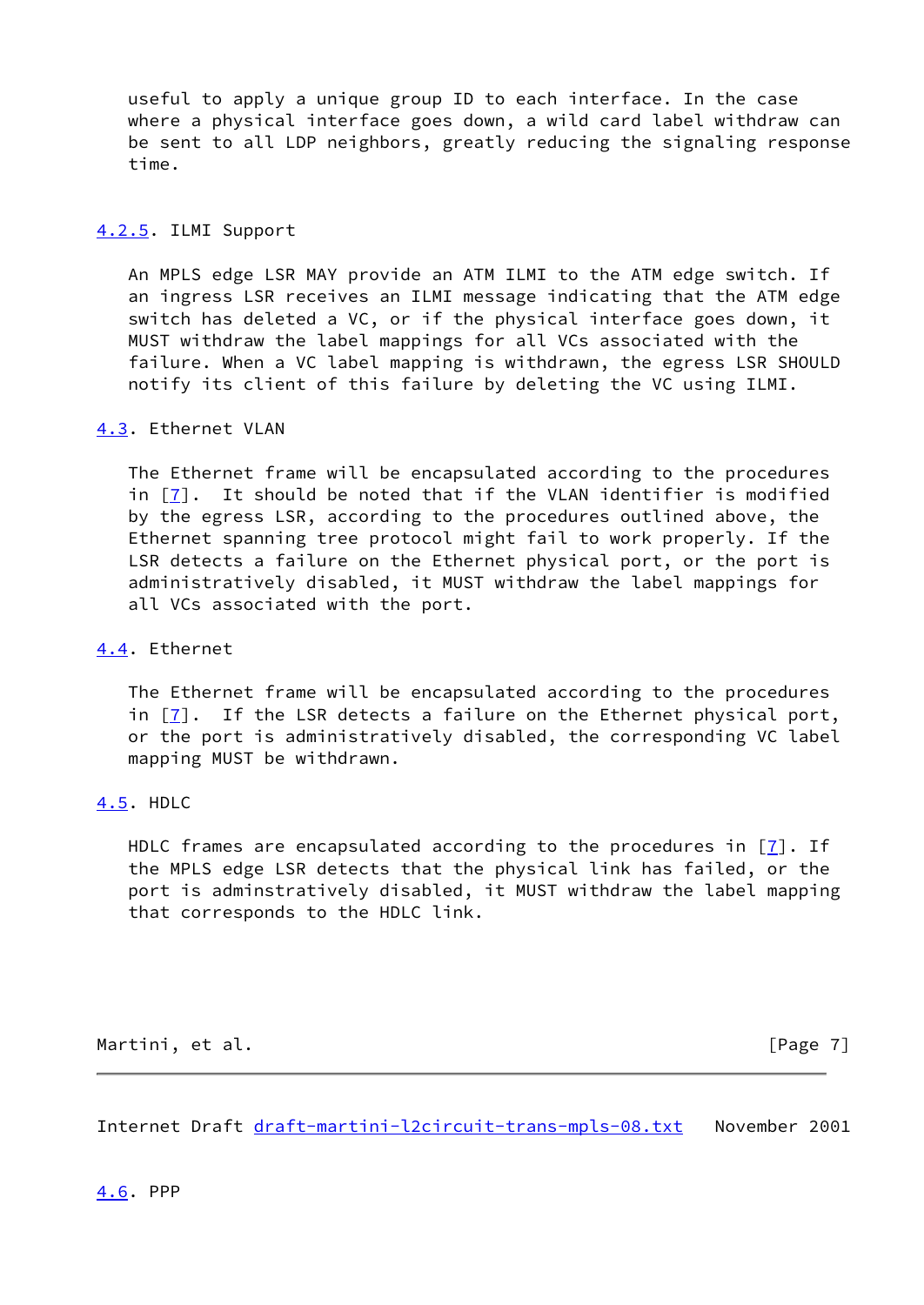PPP frames are encapsulated according to the procedures in  $[7]$  $[7]$ . If the MPLS edge LSR detects that the physical link has failed, or the port is adminstratively disabled, it MUST withdraw the label mapping that corresponds to the PPP link.

### <span id="page-8-0"></span>[5](#page-8-0). LDP

 The VC label bindings are distributed using the LDP downstream unsolicited mode described in  $\lceil \frac{1}{2} \rceil$ . The LSRs will establish an LDP session using the Extended Discovery mechanism described in [1, section 2.4.2 and 2.5], for this purpose a new type of FEC element is defined. The FEC element type is 128. [notel] Only a single VC FEC element MUST be advertised per LDP VC label. The Virtual Circuit FEC element, is defined as follows:

|                      | 0 1 2 3 4 5 6 7 8 9 0 1 2 3 4 5 6 7 8 9 0 1 2 3 4 5 6 7 8 9 0 1 |   |  |                |  |
|----------------------|-----------------------------------------------------------------|---|--|----------------|--|
|                      |                                                                 |   |  |                |  |
|                      | VC tlv   C  VC Type                                             |   |  | VC info Length |  |
|                      |                                                                 |   |  |                |  |
|                      | Group ID                                                        |   |  |                |  |
|                      |                                                                 |   |  |                |  |
|                      | VC ID                                                           |   |  |                |  |
|                      |                                                                 |   |  |                |  |
| Interface parameters |                                                                 |   |  |                |  |
|                      |                                                                 |   |  |                |  |
|                      |                                                                 | " |  |                |  |
|                      | -+-+-+-+-+-+-+-+-+-+-+-+-+-+                                    |   |  |                |  |

- VC Type

 A 15 bit quantity containing a value which represents the type of VC. Assigned Values are:

VC Type Description

| $0 \times 0001$ | Frame Relay DLCI                      |
|-----------------|---------------------------------------|
|                 | 0x0002 ATM AAL5 VCC transport         |
|                 | 0x0003 ATM transparent cell transport |
| 0x0004          | Ethernet VLAN                         |
|                 | 0x0005 Ethernet                       |
| 0x0006          | <b>HDLC</b>                           |
| 0x0007          | <b>PPP</b>                            |
| 0x8008          | CEM<br> 8                             |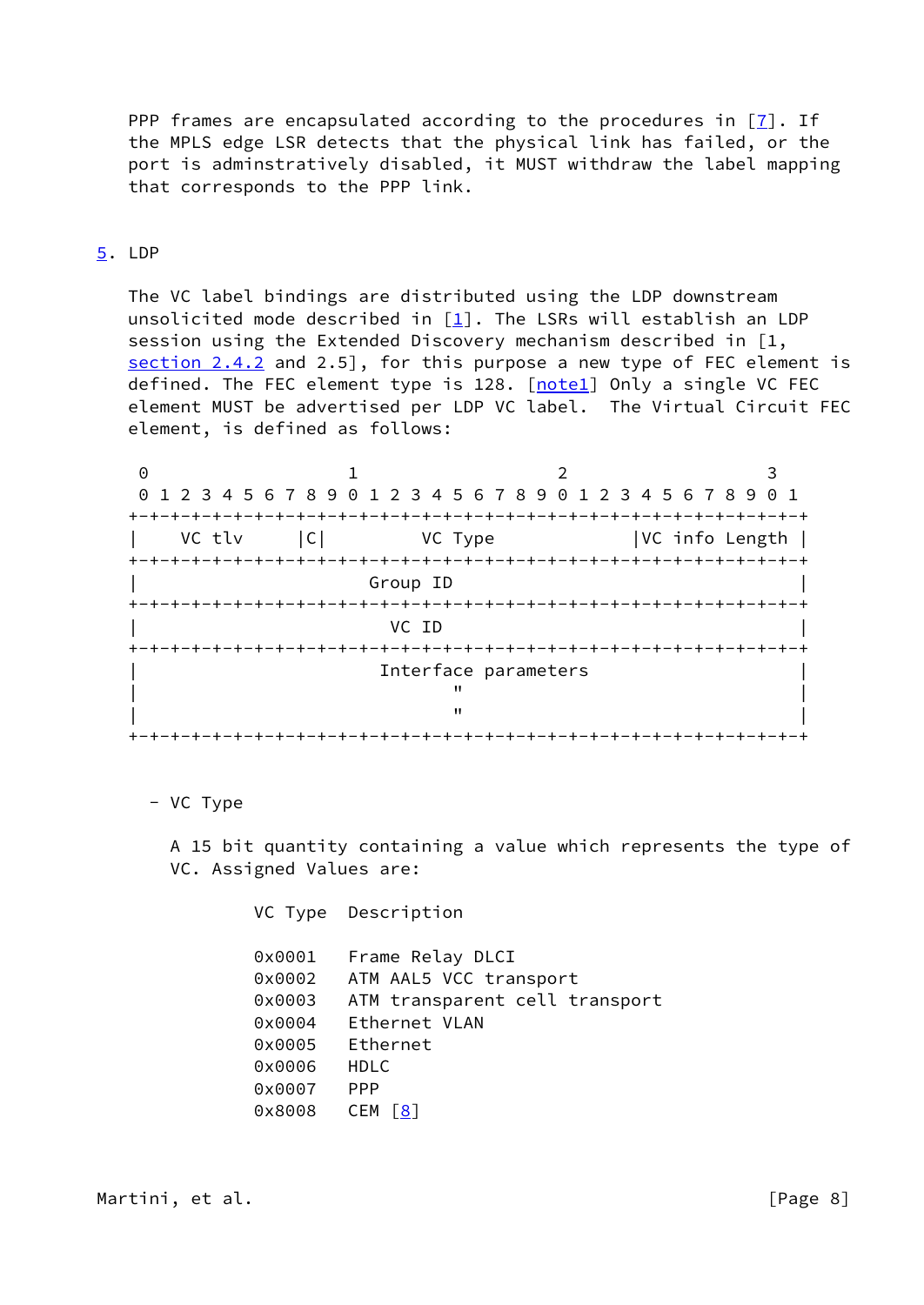Internet Draft [draft-martini-l2circuit-trans-mpls-08.txt](https://datatracker.ietf.org/doc/pdf/draft-martini-l2circuit-trans-mpls-08.txt) November 2001

 0x0009 ATM VCC cell transport 0x000A ATM VPC cell transport

- Control word bit (C)

 The highest order bit (C) of the VC type is used to flag the presence of a control word ( defined in  $\boxed{7}$  ) as follows: bit 15 = 1 control word present on this VC. bit  $15 = 0$  no control word present on this VC.

 Please see the section "C Bit handling procedures" for further explenation.

- VC information length

 Length of the VC ID field and the interface parameters field in octets. If this value is 0, then it references all VCs using the specified group ID and there is no VC ID present, nor any interface parameters.

- Group ID

 An arbitrary 32 bit value which represents a group of VCs that is used to create groups in the VC space. The group ID is intended to be used as a port index, or a virtual tunnel index. To simplify configuration a particular VC ID at ingress could be part of the virtual tunnel for transport to the egress router. The Group ID is very useful to send wild card label withdrawals to remote LSRs upon physical port failure.

- VC ID

 A non zero 32-bit connection ID that together with the VC type, identifies a particular VC.

- Interface parameters

 This variable length field is used to provide interface specific parameters, such as interface MTU.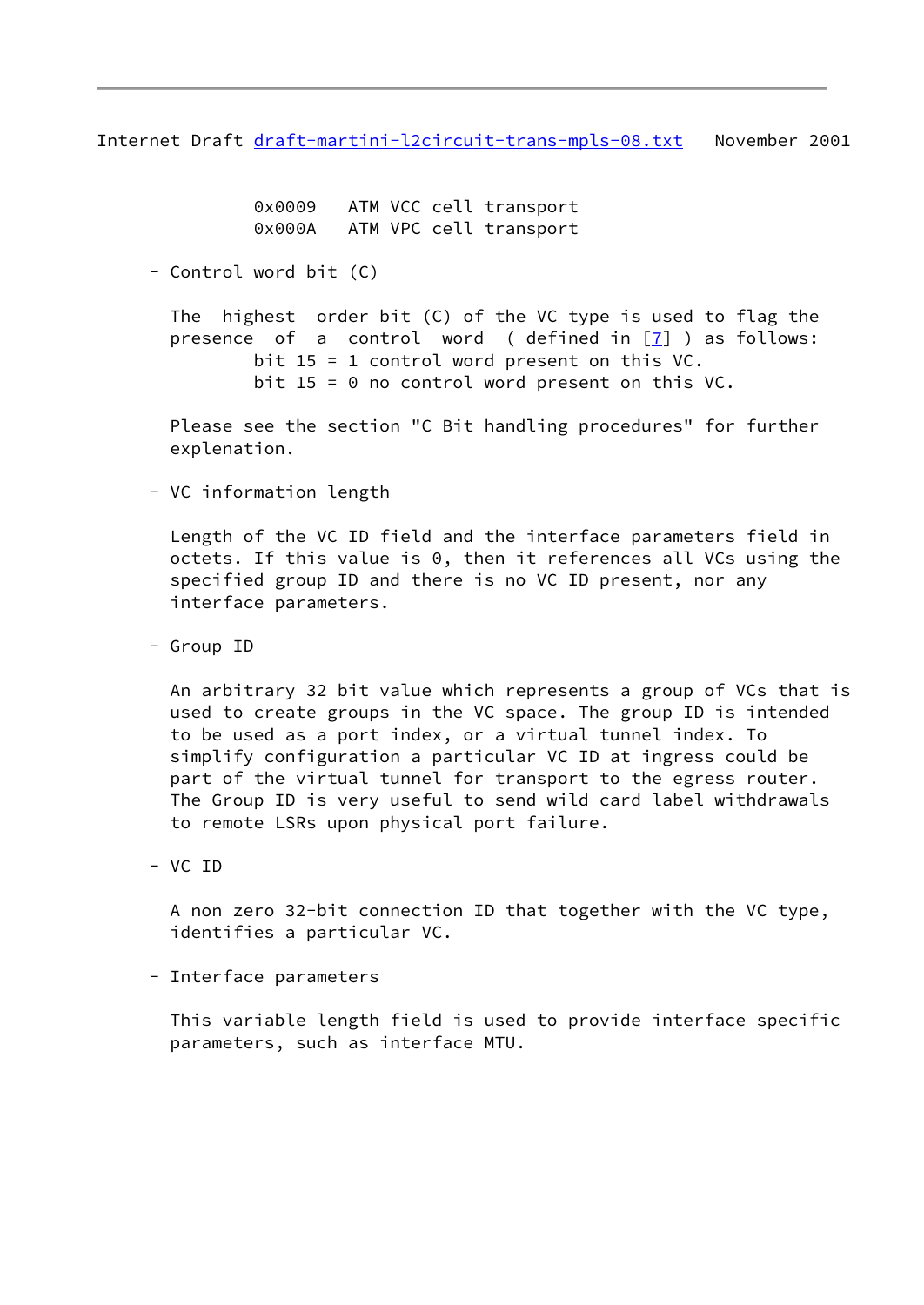<span id="page-10-1"></span>Internet Draft [draft-martini-l2circuit-trans-mpls-08.txt](https://datatracker.ietf.org/doc/pdf/draft-martini-l2circuit-trans-mpls-08.txt) November 2001

<span id="page-10-0"></span>[5.1](#page-10-0). Interface Parameters Field

 This field specifies interface specific parameters. When aplicable, it MUST be used to validate that the LSRs, and the ingress and egress ports at the edges of the circuit, have the necessary capabilities to interoperate with each other. The field structure is defined as follows:

|  | 0 1 2 3 4 5 6 7 8 9 0 1 2 3 4 5 6 7 8 9 0 1 2 3 4 5 6 7 8 9 0 1 |  |
|--|-----------------------------------------------------------------|--|
|  |                                                                 |  |
|  | Parameter ID   Length   Variable Length Value                   |  |
|  |                                                                 |  |
|  | Variable Length Value                                           |  |
|  |                                                                 |  |
|  |                                                                 |  |

 The parameter ID is defined as follows: Parameter ID Length Description

| 0x01          | 4        | Interface MTU in octets.                  |
|---------------|----------|-------------------------------------------|
| $0 \times 02$ | 4        | Maximum Number of concatenated ATM cells. |
| 0x03          | up to 82 | Optional Interface Description string.    |
| $0 \times 04$ | 4        | CEM $[8]$ Payload Bytes.                  |
| $0 \times 05$ | 4        | CEM options.                              |

 The Length field is defined as the length of the interface parameter including the parameter id and length field itself.

- Interface MTU

 A 2 octet value indicating the MTU in octets. This is the Maximum Transmission Unit, excluding encapsulation overhead, of the egress packet interface that will be transmitting the decapsulated PDU that is received from the MPLS network. This parameter is applicable only to VC types 1, 2, 4, 5, 6, and 7, and is REQUIRED for these VC types. If this parameter does not match in both directions of a specific VC, that VC MUST NOT be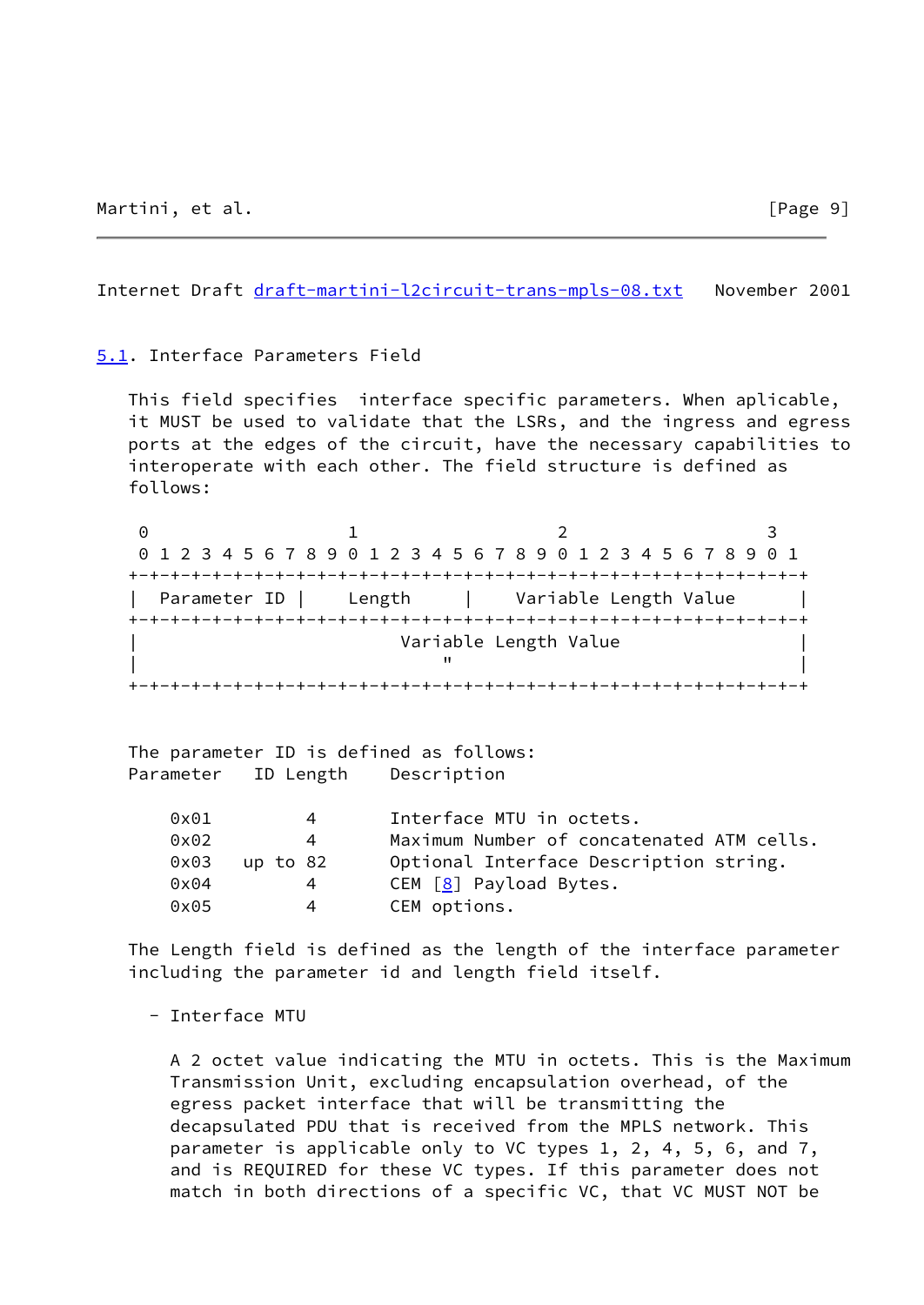enabled.

- Maximum Number of concatenated ATM cells

 A 2 octet value specifying the maximum number of concatenated ATM cells that can be processed as a single PDU by the egress LSR. An ingress LSR transmitting concatenated cells on this VC can concatenate a number of cells up to the value of this parameter, but MUST NOT exceed it. This parameter is applicable only to VC

Martini, et al. [Page 10]

<span id="page-11-1"></span>Internet Draft [draft-martini-l2circuit-trans-mpls-08.txt](https://datatracker.ietf.org/doc/pdf/draft-martini-l2circuit-trans-mpls-08.txt) November 2001

 types 3, 9, and 0x0a, and is REQUIRED for these VC types. This parameter does not need to match in both directions of a specific VC.

- Optional Interface Description string

 This arbitrary, OPTIONAL, interface description string can be used to send an administrative description text string to the remote LSR. This parameter is OPTIONAL, and is applicable to all VC types. The interface description parameter string length is variable, and can be from 0 to 80 octets.

- Payload Bytes

 A 2 octet value indicating the the number of TDM payload octets contained in all packets on the CEM stream, from 48 to 1,023 octets. All of the packets in a given CEM stream have the same number of payload bytes. Note that there is a possibility that the packet size may exceed the SPE size in the case of an STS-1 SPE, which could cause two pointers to be needed in the CEM header, since the payload may contain two J1 bytes for consecutive SPEs. For this reason, the number of payload bytes must be less than or equal to 783 for STS-1 SPEs.

- CEM Options. An optional 16 Bit value of CEM Flags. See [\[8\]](#page-17-2) for the definition of the bit values.
- <span id="page-11-0"></span>[5.2](#page-11-0). C Bit handling procedures

<span id="page-11-2"></span>[5.2.1](#page-11-2). VC types for which the control word is REQUIRED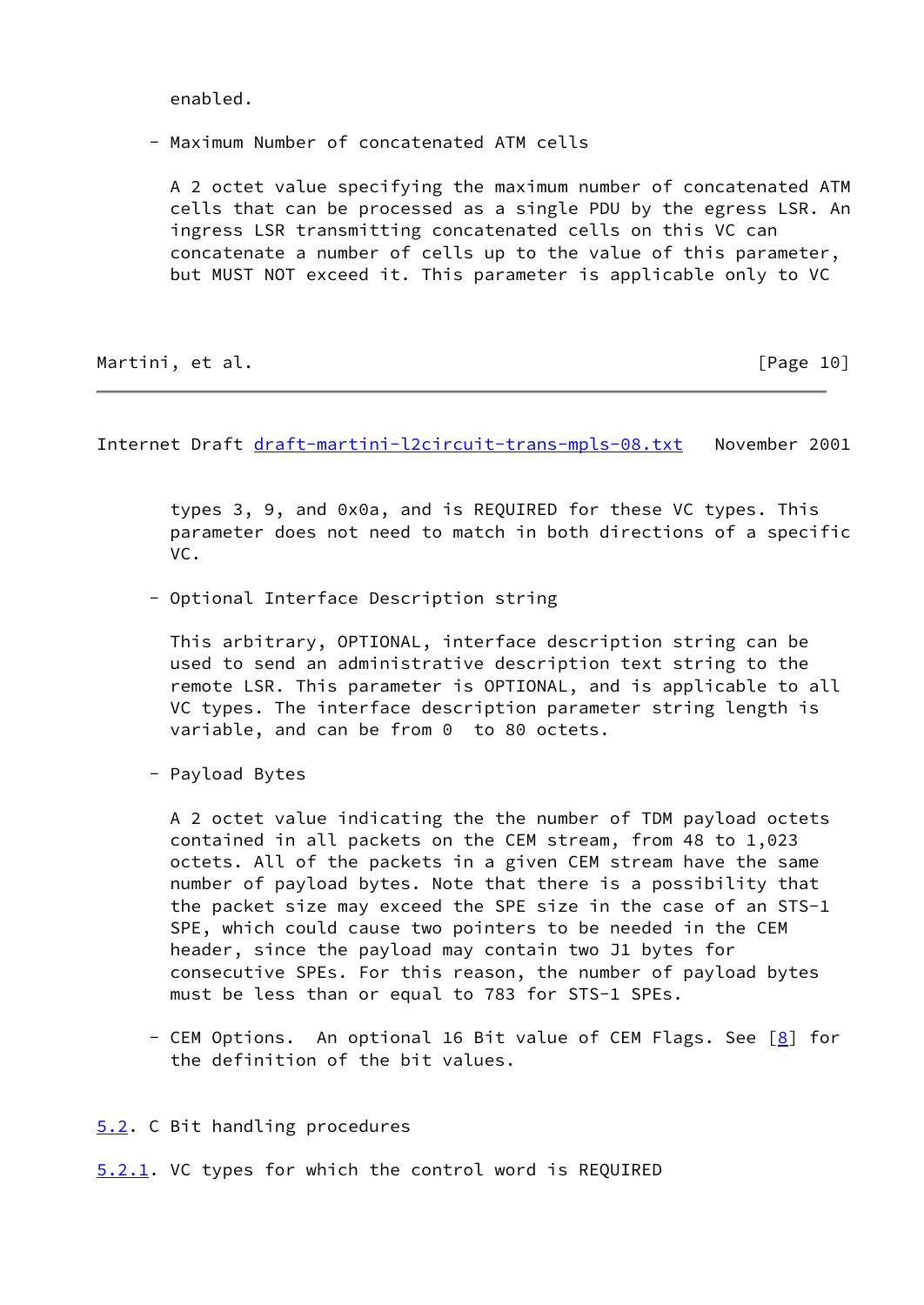The Label Mapping messages which are sent in order to set up these VCs MUST have c=1. When a Label Mapping message for a VC of one of these types is received, and c=0, a Label Release MUST be sent, with an "Illegal C-bit" status code. In this case, the VC will not come up.

<span id="page-12-0"></span>[5.2.2](#page-12-0). VC types for which the control word is NOT mandatory

 If a system is capable of sending and receiving the control word on VC types for which the control word is not mandatory, then each such VC endpoint MUST be configurable with a parameter that specifies whether the use of the control word is PREFERRED or NOT PREFERRED. For each VC, there MUST be a default value of this parameter. This specification does NOT state what the default value should.

Martini, et al. [Page 11]

Internet Draft [draft-martini-l2circuit-trans-mpls-08.txt](https://datatracker.ietf.org/doc/pdf/draft-martini-l2circuit-trans-mpls-08.txt) November 2001

 If a system is NOT capable of sending and receiving the control word on VC types for which the control word is not mandatory, then it behaves as exactly as if it were configured for the use of the control word to be NOT PREFERRED.

 If a Label Mapping message for the VC has already been received, but no Label Mapping message for the VC has yet been sent, then the procedure is the following:

- -i. If the received Label Mapping message has c=0, send a Label Mapping message with c=0, and the control word is not used.
- -ii. If the received Label Mapping message has c=1, and the VC is locally configured such that the use of the control word is preferred, then send a Label Mapping message with c=1, and the control word is used.
- -iii. If the received Label Mapping message has c=1, and the VC is locally configured such that the use of the control word is not preferred or the control word is not supported, then act as if no Label Mapping message for the VC had been received (i.e., proceed to the next paragraph).

 If a Label Mapping message for the VC has not already been received (or if the received Label Mapping message had c=1 and either local configuration says that the use of the control word is not preferred or the control word is not supported), then send a Label Mapping message in which the c bit is set to correspond to the locally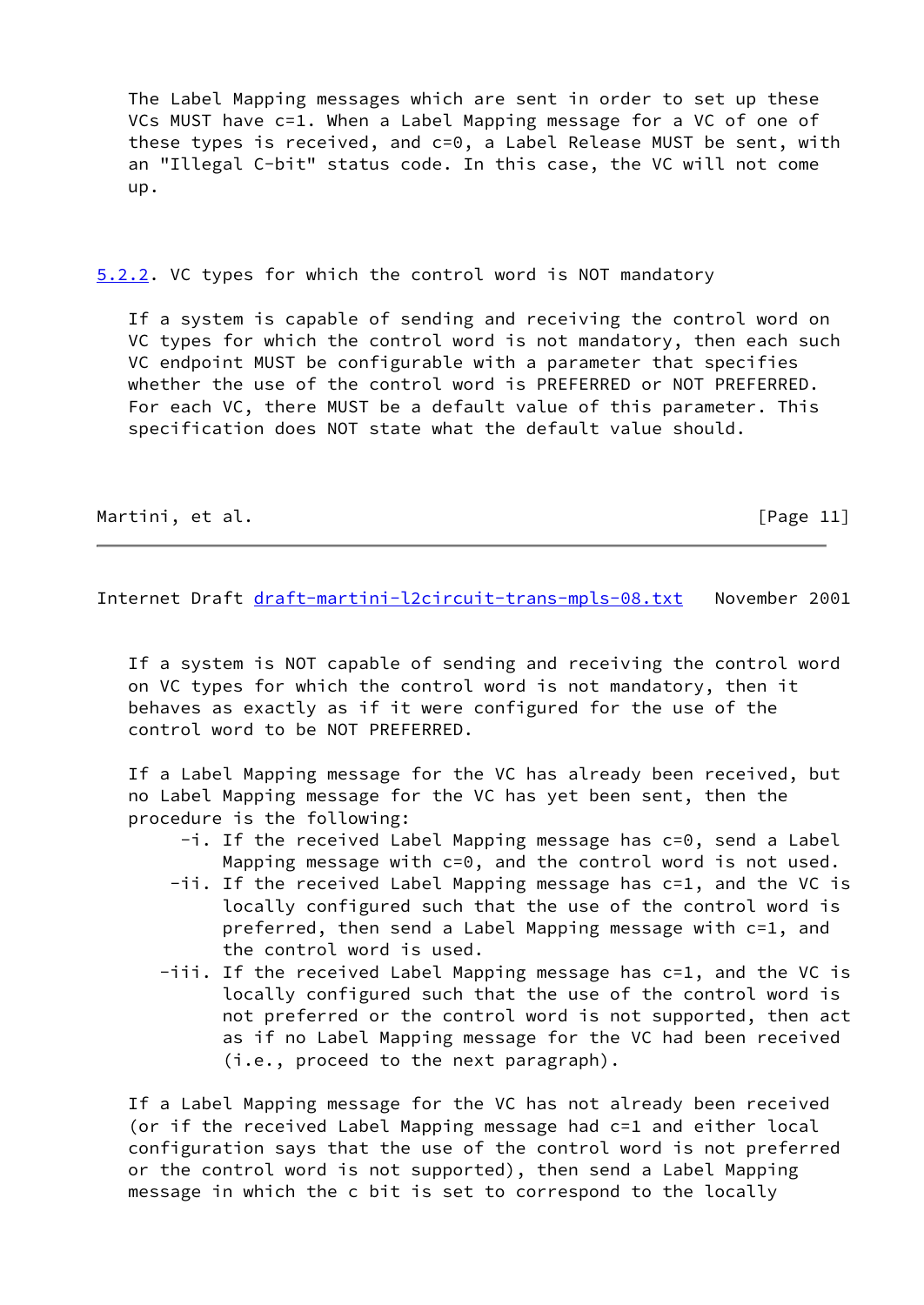configured preference for use of the control word. (I.e., set c=1 if locally configured to prefer the control word, set c=0 if locally configured to prefer not to use the control word or if the control word is not supported).

 The next action depends on what control message is next received for that VC. The possibilities are:

- -i. A Label Mapping message with the same c bit value as specified in the Label Mapping message that was sent. VC setup is now complete, and the control word is used if c=1 but not used if c=0.
- -ii. A Label Mapping message with c=1, but the Label Mapping message that was sent has c=0. In this case, ignore the received Label Mapping message, and continue to wait for the next control message for the VC.
- -iii. A Label Mapping message with c=0, but the Label Mapping message that was sent has c=1. In this case, send a Label Withdraw message with a "Wrong c-bit" status code, followed by a Label Mapping message that has c=0. VC setup is now complete, and the control word is not used.

Martini, et al. [Page 12]

<span id="page-13-0"></span>Internet Draft [draft-martini-l2circuit-trans-mpls-08.txt](https://datatracker.ietf.org/doc/pdf/draft-martini-l2circuit-trans-mpls-08.txt) November 2001

 -iv. A Label Withdraw message with the "Wrong c-bit" status code. Treat as a normal Label Withdraw, but do not respond. Continue to wait for the next control message for the VC.

 If at any time after a Label Mapping message has been received, a corresponding Label Withdraw or Release is received, the action taken is the same as for any Label Withdraw or Release that might be received at any time. Note that receiving a Label Withdraw should not cause a corresponding Label Release to be sent.

 If both endpoints prefer the use of the control word, this procedure will cause it to be used. If either endpoint prefers not to use the control word, or does not support the control word, this procedure will cause it not to be used. If one endpoint prefers to use the control word but the other does not, the one that prefers not to use it is has no extra protocol to execute, it just waits for a Label Mapping message that has c=0.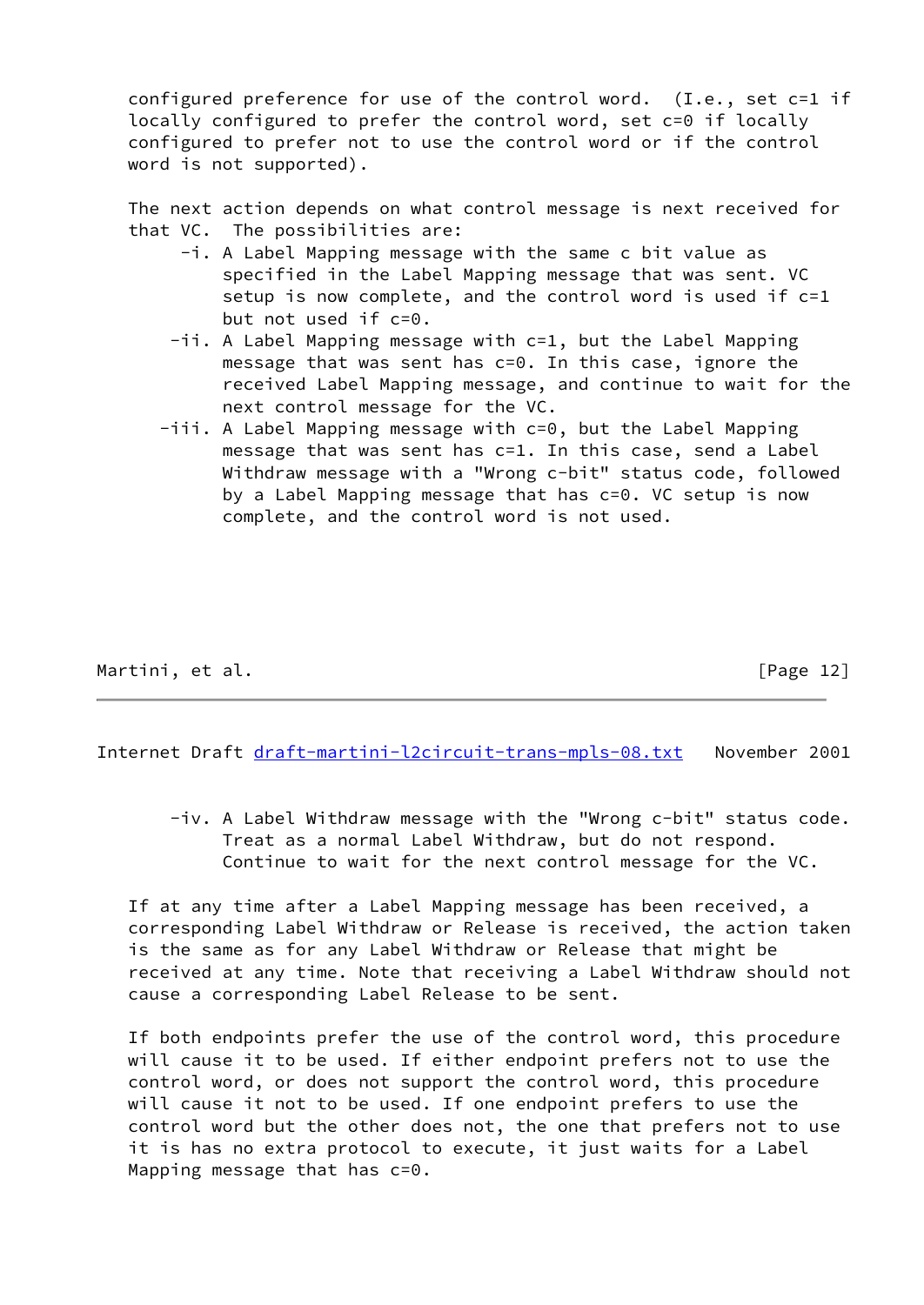#### <span id="page-14-0"></span>[5.2.3](#page-14-0). Status codes

[RFC 3036](https://datatracker.ietf.org/doc/pdf/rfc3036) has a range of Status Code values which are assigned by IANA on a First Come, First Served basis. These are in the range 0x20000000-0x3effffff [note 2]. The following new status codes are defined:

 0x20000001 "Illegal C-Bit" 0x20000002 "Wrong C-Bit"

### <span id="page-14-1"></span>[5.3](#page-14-1). LDP label Withdrawal procedures

 As mentioned above the Group ID field can be used to withdraw all VC labels associated with a particular group ID. This procedure is OPTIONAL, and if it is implemented the LDP label withdraw message should be as follows: the VC information length field is set to 0, the VC ID field is not present, and the interface paramenters field is not present. For the purpose of this document this is called the "wild card withdraw procedure", and all LSRs implementing this design are REQUIRED to accept such a withdraw message, but are not required to send it.

 The interface parameters field MUST NOT be present in any LDP VC label withdrawal message or release message. A wildcard release message MUST include only the group ID.A Label Release message initiated from the imposition router must always include the VC ID.

Martini, et al. [Page 13]

<span id="page-14-3"></span>Internet Draft [draft-martini-l2circuit-trans-mpls-08.txt](https://datatracker.ietf.org/doc/pdf/draft-martini-l2circuit-trans-mpls-08.txt) November 2001

<span id="page-14-2"></span>[5.4](#page-14-2). Sequencing Considerations

 In the case where the router considers the sequence number field in the control word, it is important to note the following when advertising labels

<span id="page-14-4"></span>[5.4.1](#page-14-4). Label Mapping Advertisements

 After a label has been withdrawn by the disposition router and/or released by the imposition router, care must be taken to not re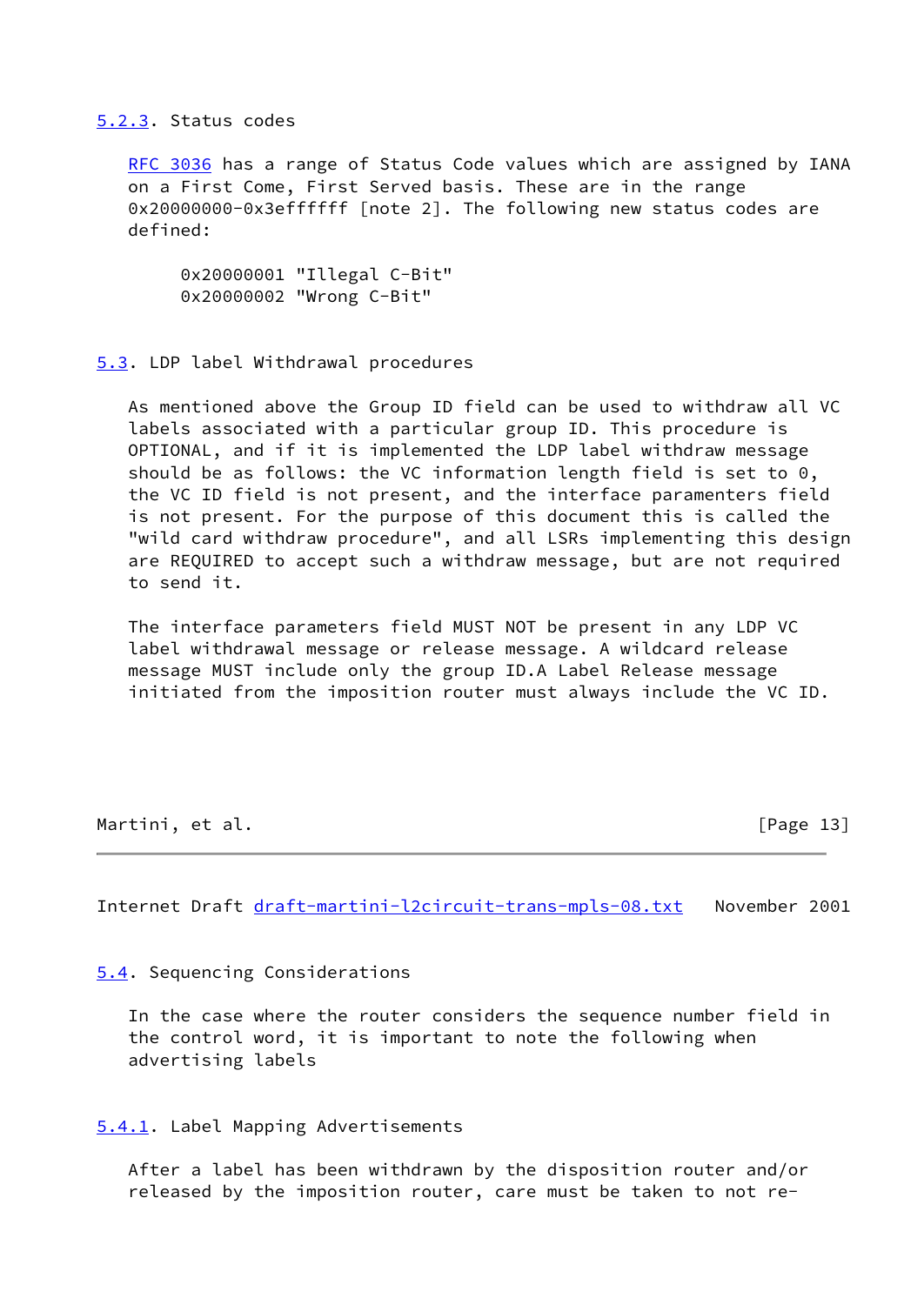advertise (re-use) the released label until the disposition router can be reasonably certain that old packets containing the released label no longer persist in the MPLS network.

 This precaution is required to prevent the imposition router from restarting packet forwarding with sequence number of 1 when it receives the same label mapping if there are still older packets persisting in the network with sequence number between 1 and 32768. For example, if there is a packet with sequence number=n where n is in the interval[1,32768] travelling through the network, it would be possible for the disposition router to receive that packet after it re-advertises the label. Since the label has been released by the imposition router, the disposition router SHOULD be expecting the next packet to arrive with sequence number to be 1. Receipt of a packet with sequence number equal to n will result in n packets potentially being rejected by the disposition router until the imposition router imposes a sequence number of n+1 into a packet. Possible methods to avoid this is for the disposition router to always advertise a different VC label, or for the disposition router to wait for a sufficient time before attempting to re-advertised a recently released label. This is only an issue when sequence number processing at the disposition router is enabled.

# <span id="page-15-0"></span>[5.4.2](#page-15-0). Label Mapping Release

 In situations where the imposition router wants to restart forwarding of packets with sequence number 1, the router shall 1) Send to disposition router a label mapping release, and 2) Send to disposition router a label mapping request. When sequencing is supported, advertisement of a vc label in response to a label mapping request MUST also consider the issues discussed in 5.3.1

Martini, et al. [Page 14]

<span id="page-15-2"></span>Internet Draft [draft-martini-l2circuit-trans-mpls-08.txt](https://datatracker.ietf.org/doc/pdf/draft-martini-l2circuit-trans-mpls-08.txt) November 2001

<span id="page-15-1"></span>[6](#page-15-1). IANA Considerations

 As specified in this document, a Virtual Circuit FEC element contains the VC Type field. VC Type value 0 is reserved. VC Type values 1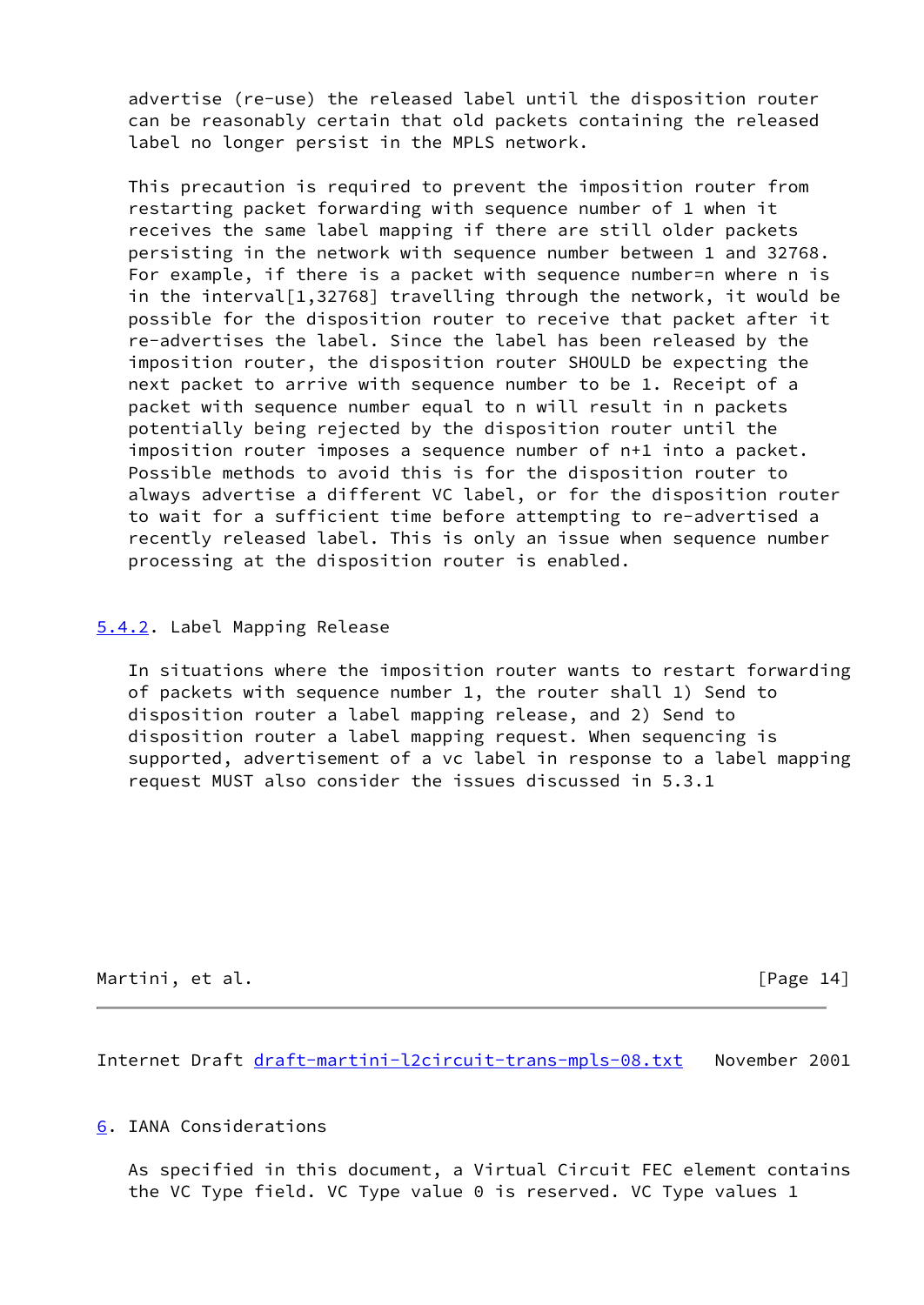through 10 are defined in this document. VC Type values 11 through 63 are to be assigned by IANA using the "IETF Consensus" policy defined in [RFC2434](https://datatracker.ietf.org/doc/pdf/rfc2434). VC Type values 64 through 127 are to be assigned by IANA, using the "First Come First Served" policy defined in [RFC2434](https://datatracker.ietf.org/doc/pdf/rfc2434). VC Type values 128 through 32767 are vendor-specific, and values in this range are not to be assigned by IANA.

 As specified in this document, a Virtual Circuit FEC element contains the Interface Parameters field, which is a list of one or more parameters, and each parameter is identified by the Parameter ID field. Parameter ID value 0 is reserved. Parameter ID values 1 through 5 are defined in this document. Parameter ID values 6 through 63 are to be assigned by IANA using the "IETF Consensus" policy defined in [RFC2434](https://datatracker.ietf.org/doc/pdf/rfc2434). Parameter ID values 64 through 127 are to be assigned by IANA, using the "First Come First Served" policy defined in [RFC2434](https://datatracker.ietf.org/doc/pdf/rfc2434). Parameter ID values 128 through 255 are vendor specific, and values in this range are not to be assigned by IANA.

<span id="page-16-0"></span>[7](#page-16-0). Security Considerations

This document does not affect the underlying security issues of MPLS.

- <span id="page-16-5"></span><span id="page-16-1"></span>[8](#page-16-1). References
	- [1] "LDP Specification." L. Andersson, P. Doolan, N. Feldman, A. Fredette, B. Thomas. January 2001. [RFC3036](https://datatracker.ietf.org/doc/pdf/rfc3036)

<span id="page-16-6"></span> [2] ITU-T Recommendation Q.933, and Q.922 Specification for Frame Mode Basic call control, ITU Geneva 1995

- [3] "MPLS Label Stack Encoding", E. Rosen, Y. Rekhter, D. Tappan, G. Fedorkow, D. Farinacci, T. Li, A. Conta. [RFC3032](https://datatracker.ietf.org/doc/pdf/rfc3032)
- [4] "IEEE 802.3ac-1998" IEEE standard specification.

<span id="page-16-3"></span> [5] American National Standards Institute, "Synchronous Optical Network Formats," ANSI T1.105-1995.

<span id="page-16-4"></span> [6] ITU Recommendation G.707, "Network Node Interface For The Synchronous Digital Hierarchy", 1996.

<span id="page-16-2"></span> [7] "Encapsulation Methods for Transport of Layer 2 Frames Over MPLS", [draft-martini-l2circuit-encap-mpls-04.txt](https://datatracker.ietf.org/doc/pdf/draft-martini-l2circuit-encap-mpls-04.txt) ( Work in progress )

Martini, et al. [Page 15]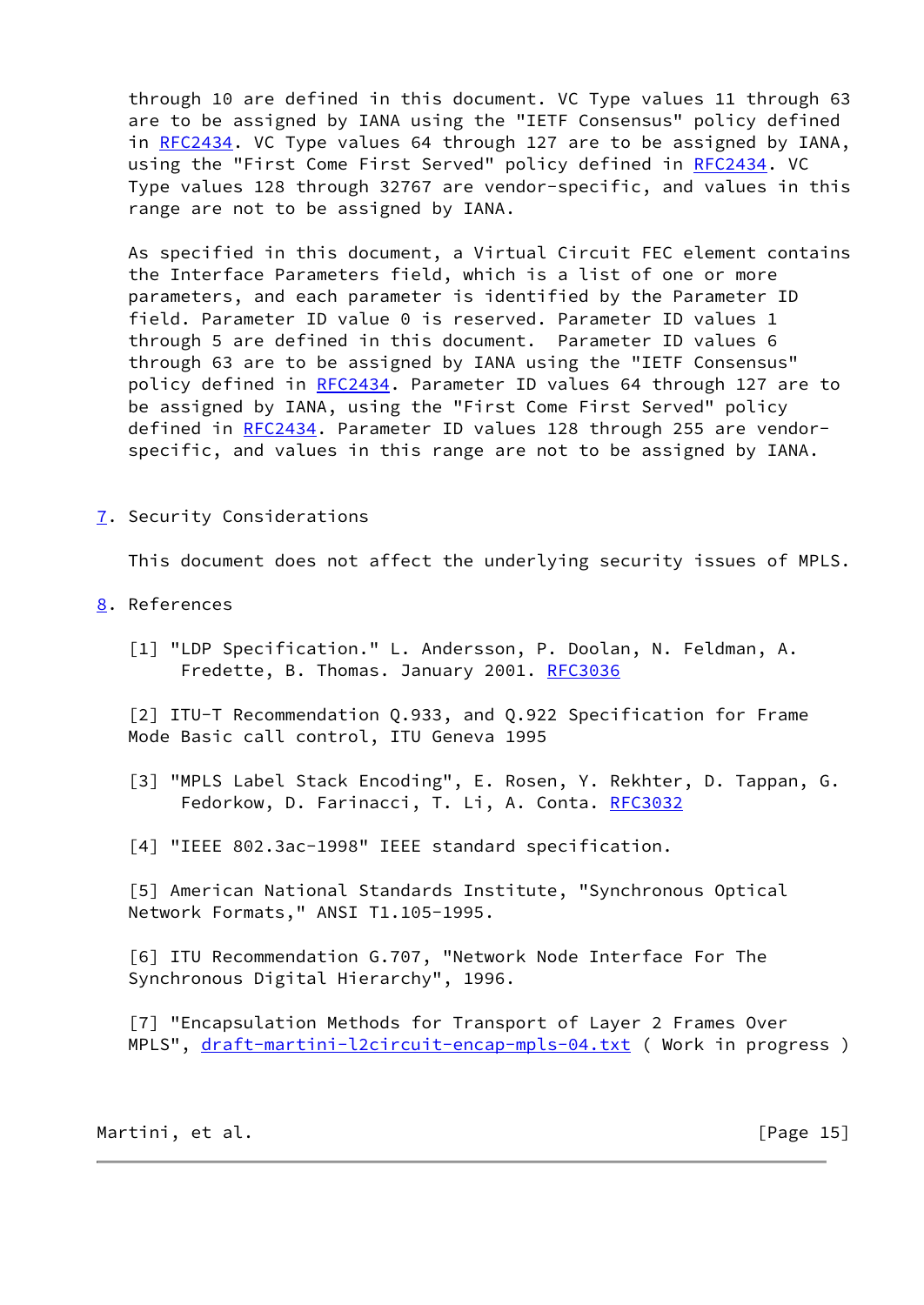<span id="page-17-1"></span>Internet Draft [draft-martini-l2circuit-trans-mpls-08.txt](https://datatracker.ietf.org/doc/pdf/draft-martini-l2circuit-trans-mpls-08.txt) November 2001

<span id="page-17-2"></span> [8] "SONET/SDH Circuit Emulation Service Over MPLS (CEM) Encapsulation", [draft-malis-sonet-ces-mpls-05.txt](https://datatracker.ietf.org/doc/pdf/draft-malis-sonet-ces-mpls-05.txt) ( Work in progress  $\lambda$ 

<span id="page-17-3"></span>[9] "Frame Based ATM over SONET/SDH Transport (FAST)," 2000.

<span id="page-17-4"></span> [note1] FEC element type 128 is pending IANA approval. [note2] Status codes assigment is pending IANA approval.

<span id="page-17-0"></span>[9](#page-17-0). Author Information

 Luca Martini Level 3 Communications, LLC. 1025 Eldorado Blvd. Broomfield, CO, 80021 e-mail: luca@level3.net

 Nasser El-Aawar Level 3 Communications, LLC. 1025 Eldorado Blvd. Broomfield, CO, 80021 e-mail: nna@level3.net

 Giles Heron PacketExchange Ltd. The Truman Brewery 91 Brick Lane LONDON E1 60L United Kingdom e-mail: giles@packetexchange.net

 Dimitri Stratton Vlachos Mazu Networks, Inc. 125 Cambridgepark Drive Cambridge, MA 02140 e-mail: d@mazunetworks.com

 Dan Tappan Cisco Systems, Inc. 250 Apollo Drive Chelmsford, MA, 01824 e-mail: tappan@cisco.com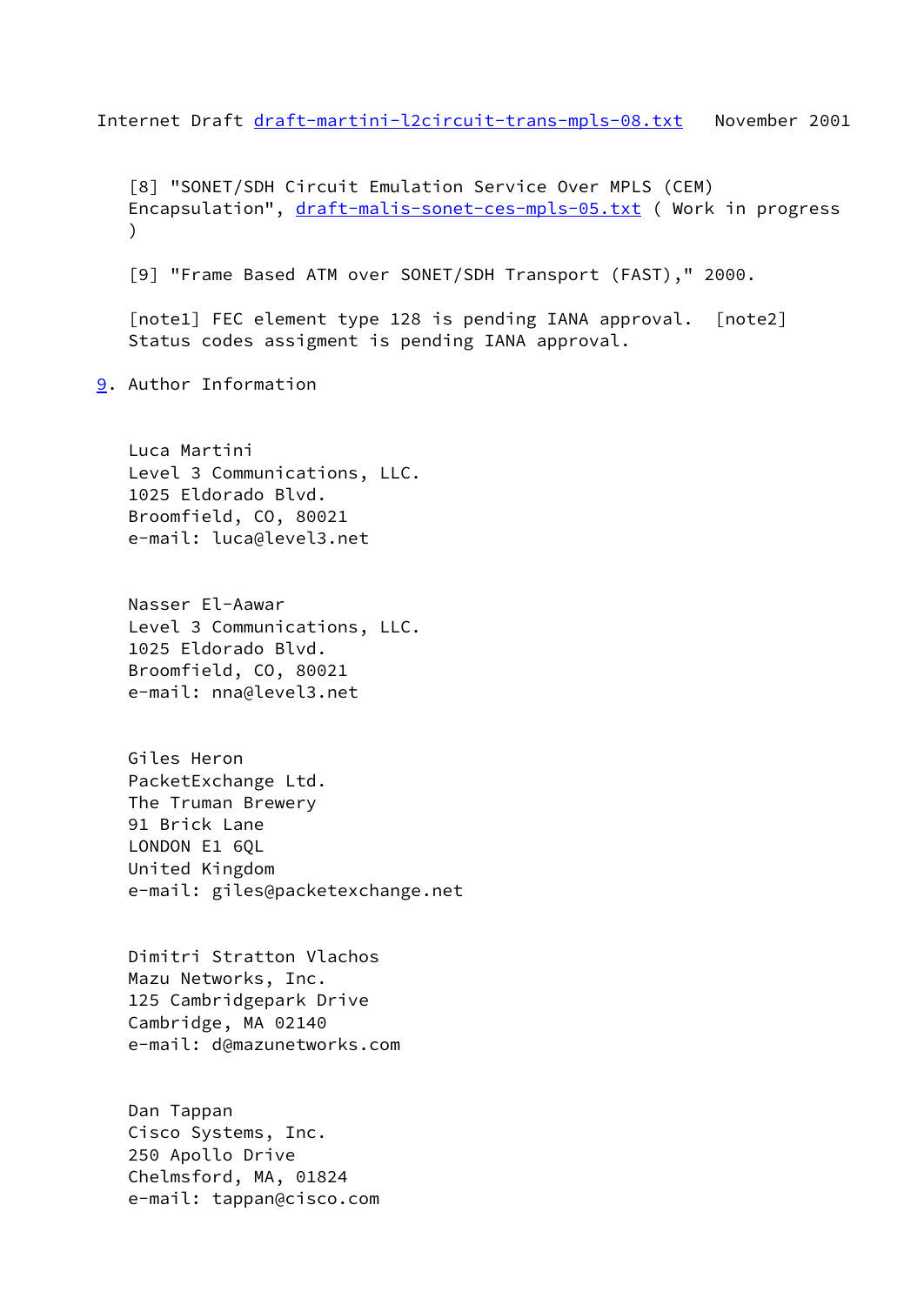Internet Draft [draft-martini-l2circuit-trans-mpls-08.txt](https://datatracker.ietf.org/doc/pdf/draft-martini-l2circuit-trans-mpls-08.txt) November 2001

 Jayakumar Jayakumar, Cisco Systems Inc. 225, E.Tasman, MS-SJ3/3, San Jose, CA, 95134 e-mail: jjayakum@cisco.com

 Alex Hamilton, Cisco Systems Inc. 285 W. Tasman, MS-SJCI/3/4, San Jose, CA, 95134 e-mail: tahamilt@cisco.com

 Eric Rosen Cisco Systems, Inc. 250 Apollo Drive Chelmsford, MA, 01824 e-mail: erosen@cisco.com

 Steve Vogelsang Laurel Networks, Inc. Omega Corporate Center 1300 Omega Drive Pittsburgh, PA 15205 e-mail: sjv@laurelnetworks.com

 John Shirron Omega Corporate Center 1300 Omega Drive Pittsburgh, PA 15205 Laurel Networks, Inc. e-mail: jshirron@laurelnetworks.com

 Toby Smith Omega Corporate Center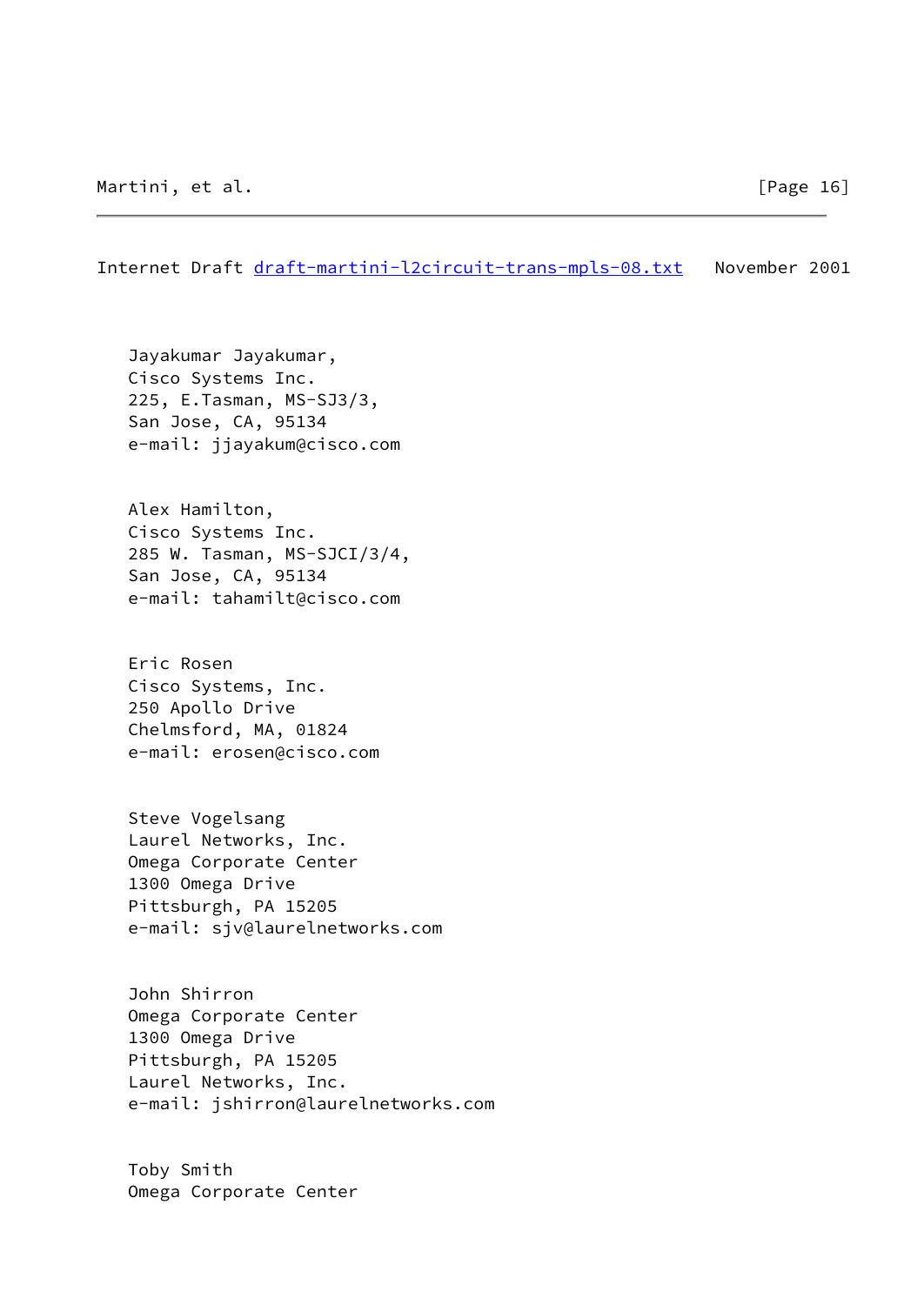1300 Omega Drive Pittsburgh, PA 15205 Laurel Networks, Inc. e-mail: tob@laurelnetworks.com

Martini, et al. [Page 17]

Internet Draft [draft-martini-l2circuit-trans-mpls-08.txt](https://datatracker.ietf.org/doc/pdf/draft-martini-l2circuit-trans-mpls-08.txt) November 2001

 Andrew G. Malis Vivace Networks, Inc. 2730 Orchard Parkway San Jose, CA 95134 Phone: +1 408 383 7223 Email: Andy.Malis@vivacenetworks.com

 Vinai Sirkay Vivace Networks, Inc. 2730 Orchard Parkway San Jose, CA 95134 e-mail: sirkay@technologist.com

 Vasile Radoaca Nortel Networks 600 Technology Park Billerica MA 01821 e-mail: vasile@nortelnetworks.com

 Chris Liljenstolpe Cable & Wireless 11700 Plaza America Drive Reston, VA 20190 e-mail: chris@cw.net

 Dave Cooper Global Crossing 960 Hamlin Court